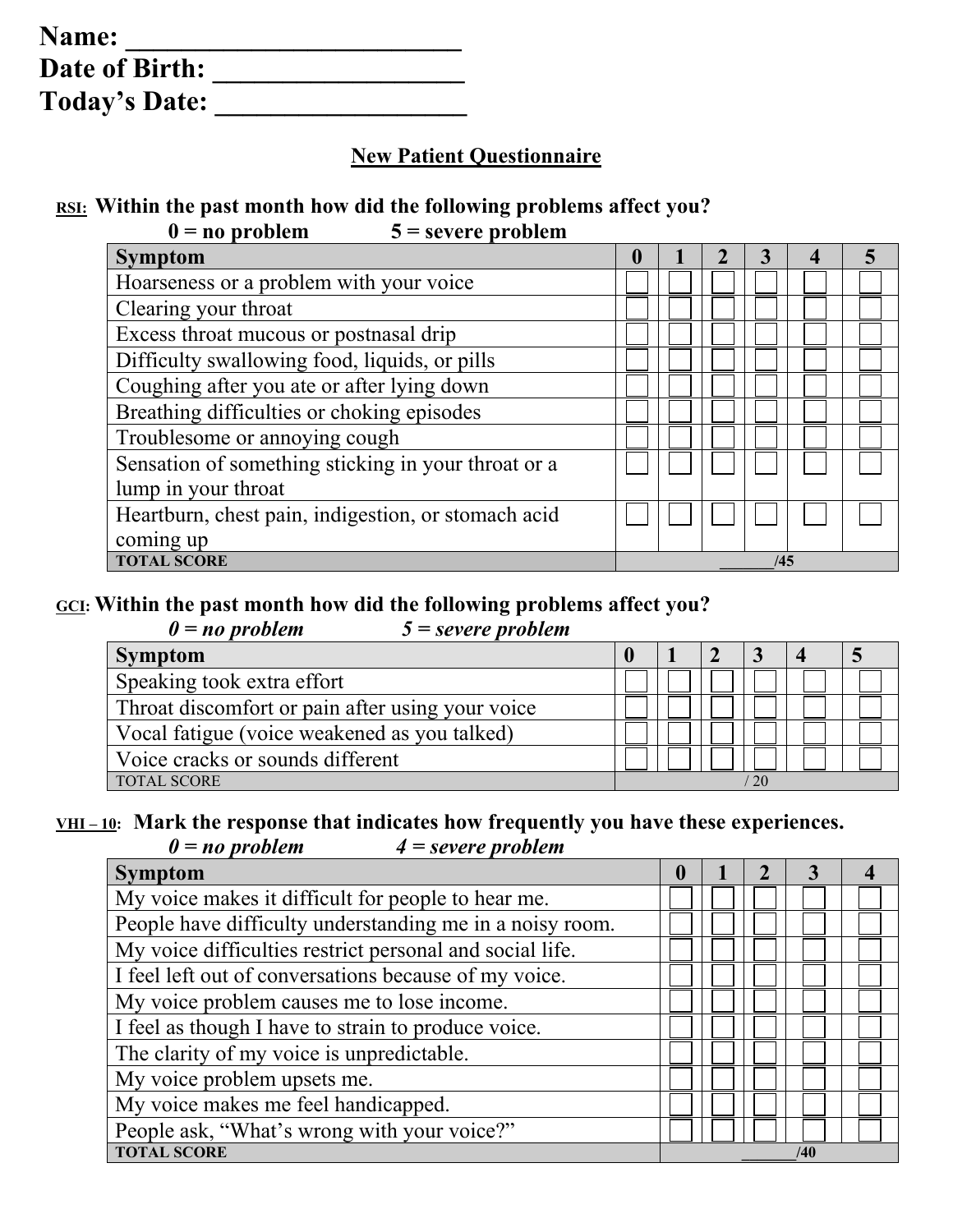| Name:                |  |
|----------------------|--|
| Date of Birth:       |  |
| <b>Today's Date:</b> |  |

#### **EAT-10: To what extent are the following scenarios problematic to you?** *0= No problem 4= Severe problem*

| $\cdots$ provider                                      |   |  |    |  |
|--------------------------------------------------------|---|--|----|--|
| <b>Symptom</b>                                         | U |  |    |  |
| My swallowing problem has caused me to lose weight.    |   |  |    |  |
| My swallowing problem interferes with my ability to go |   |  |    |  |
| out for meals.                                         |   |  |    |  |
| Swallowing liquids takes extra effort.                 |   |  |    |  |
| Swallowing solids takes extra effort.                  |   |  |    |  |
| Swallowing pills takes extra effort.                   |   |  |    |  |
| Swallowing is painful                                  |   |  |    |  |
| The pleasure of eating is affected by my swallowing.   |   |  |    |  |
| When I swallow food sticks in my throat.               |   |  |    |  |
| I cough when I eat.                                    |   |  |    |  |
| Swallowing is stressful                                |   |  |    |  |
| <b>TOTAL SCORE:</b>                                    |   |  | 40 |  |

**1. On a scale of 0 to 10, how talkative are you?**  $0 = Not$  at all  $10 = Very$  talkative  $0 = 1$   $2 = 3$   $4 = 5$   $6 = 7$   $8 = 9$   $10$ 0 1 2 3 4 5 6 7 8 9 10

# **2. On a scale of 0 to 10, how would you rate your voice quality today?**  $0 = Worst$  10= Best<br>0 1 2 3 4 5 6 7 8 9 10

#### 0 1 2 3 4 5 6 7 8 9 10

#### **3. Which of the following symptoms apply to you?**

| Hoarseness                                        | Clear throat frequently              |
|---------------------------------------------------|--------------------------------------|
| <b>Breathiness</b>                                | Cough excessively                    |
| Loss of pitch range                               | Under stress (personal/professional) |
| Vocal fatigue when speaking                       | Unable to yell                       |
| Vocal fatigue when singing                        | Dry throat or mouth                  |
| Pain while speaking                               | Lump in throat feeling               |
| Pain while singing                                | Variable vocal quality               |
| Tickling or choking sensation while speaking      | Tightness in nose and/or throat      |
| Tickling or choking sensation while singing       | Fullness in nose and/or throat       |
| Trouble speaking loudly                           | <b>Volume Disturbance</b>            |
| Trouble speaking softly                           | Speak extensively at work            |
| <b>Swallowing Difficulty</b>                      | Speak extensively at home/socially   |
| Shortness of Breath                               | Sing frequently                      |
| Increased effort to talk                          | Whisper frequently                   |
| Difficulty speaking on the phone                  | Live/work/perform in dry/dusty areas |
| Difficulty being understood or heard by strangers | Yell or talk loudly frequently       |
| Difficulty speaking in noisy environments         | Other:                               |
|                                                   |                                      |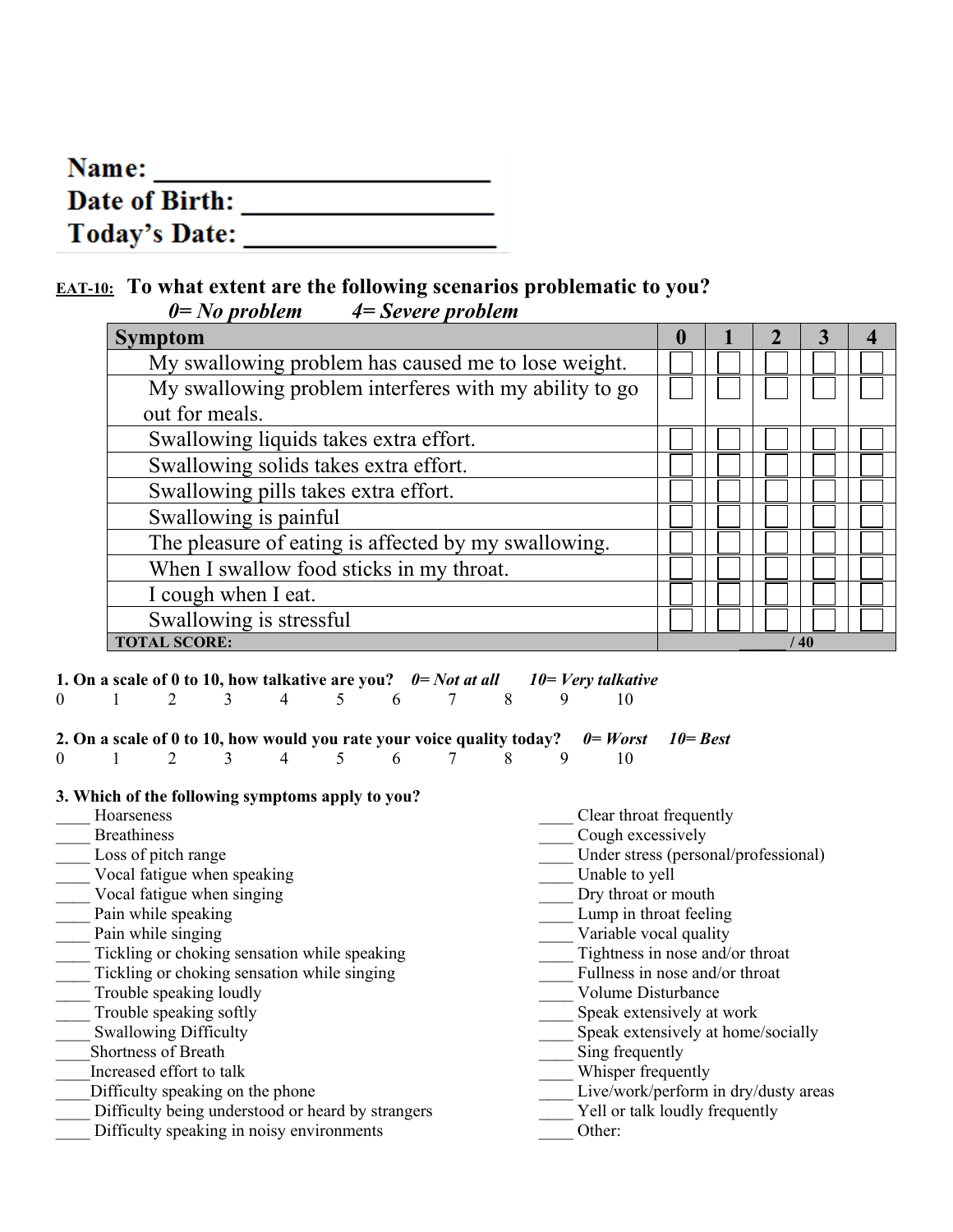| Today's Date:                                                                                                                                                                                                                                                                                                                                                                                                                     |                                 |  |
|-----------------------------------------------------------------------------------------------------------------------------------------------------------------------------------------------------------------------------------------------------------------------------------------------------------------------------------------------------------------------------------------------------------------------------------|---------------------------------|--|
| 5. When is your voice the best?<br>Morning Mid-day Afternoon Evening Night Night                                                                                                                                                                                                                                                                                                                                                  |                                 |  |
| 6. When is your voice the worst?<br>Morning ______Mid-day _______ Afternoon ________ Evening ________ Night ________                                                                                                                                                                                                                                                                                                              |                                 |  |
| 7. When did you first begin having symptoms? ________ Do you associate onset with anything in particular?                                                                                                                                                                                                                                                                                                                         |                                 |  |
| same? Has the voice ever returned to normal? If yes, explain.                                                                                                                                                                                                                                                                                                                                                                     |                                 |  |
| 9. Who first noticed this problem?                                                                                                                                                                                                                                                                                                                                                                                                |                                 |  |
| 10. How does this voice problem affect your life?                                                                                                                                                                                                                                                                                                                                                                                 |                                 |  |
| 11. What previous treatments have you tried for this problem?                                                                                                                                                                                                                                                                                                                                                                     |                                 |  |
| 12. Do you work outside of the home? Yes No                                                                                                                                                                                                                                                                                                                                                                                       |                                 |  |
| 13. What kind of work do you do? Please be specific as possible.                                                                                                                                                                                                                                                                                                                                                                  |                                 |  |
| 14. How many hours per week do you work?<br>15. How many hours of sleep do you typically get?_______<br>16. Exercise routine? Yes No If yes, explain ________<br>17. General level of stress in your life: Low Medium High<br>18. How do you relieve stress and tension in your life?                                                                                                                                             |                                 |  |
| 19. Outings to restaurants, bars, music, or sporting events? Frequent Occasional Never                                                                                                                                                                                                                                                                                                                                            |                                 |  |
| 20. List any known allergies (Medications and Environmental):                                                                                                                                                                                                                                                                                                                                                                     |                                 |  |
| 21. How many glasses of water do you drink daily? _______________<br>22. How many cups of caffeine do you have daily (coffee, tea, soda)?__<br>22. How many cups of caffeine do you have daily (coffee, tea, soda)?<br>23. How often do you drink alcohol? Never__Rarely __Weekly __A few times a week__Daily __<br>24. Do you smoke now? Yes No If yes, how much?<br>25. Have you ever smoked? Yes No If yes, when did you quit? |                                 |  |
| 26. Do you now or have you ever used recreational drugs? Yes No If yes, please clarify<br>27. Are you involved in any hobbies or activities where you are in contact with dust, fumes, chemicals or paints?<br>$Yes$ No If yes, what?                                                                                                                                                                                             |                                 |  |
| 28. Have you had any of the following?<br>Surgery on your larynx (voice box) ______ Heart surgery ______ Chest surgery ______ Thyroid surgery<br>Stroke Injury to the Neck                                                                                                                                                                                                                                                        | Chemical or Inhalation Exposure |  |